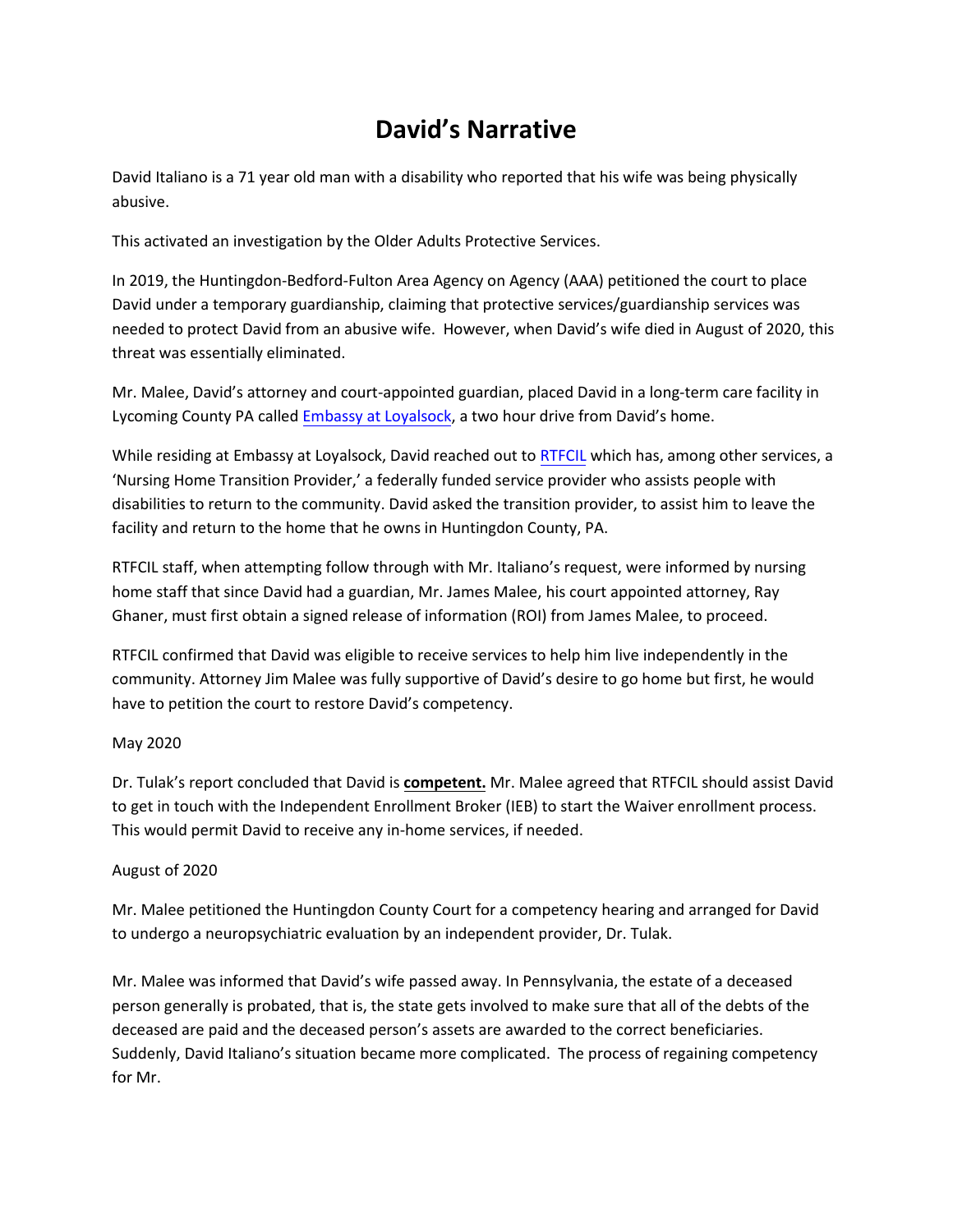Italiano, which seemed imminent, suddenly was in doubt, for reasons that had nothing to do with his competency.

#### November 2020

David attended a preliminary hearing at the Huntingdon County Court House. Mr. Malee felt that since David's goal was to return to Huntingdon County that having a guardian closer to this region would be best.

[Judge Zanic](https://huntingdoncountycourt.net/president-judge/) then appointed the Huntingdon County AAA as David's temporary guardian until a complete hearing could be scheduled.

### December 2020

On 12/1/2020, David asked his social worker Alecia Stiger for permission to see his medical records in order to see what specific allegations were submitted to Judge Zanic to support the claim that he is still incompetent. David's request was repeatedly denied. David contacted RTFCIL for assistance to access his medical records. It was not until RTFCIL brought this violation of David's rights to th[e Pennsylvania](https://www.aging.pa.gov/Pages/default.aspx)  [Department of Aging](https://www.aging.pa.gov/Pages/default.aspx) that he was given his records.

#### January 2021

David attended a virtual hearing. At that time Judge Zanic ruled that David remained incompetent and appointed AAA as his [plenary guardian.](https://mindfreedom.org/wp-content/uploads/2021/08/Plenary-Guardianship-Defined.pdf)

A staff member at RTFCIL makes inquiries and finds that it is against AAA's stated policies to gain guardianship of their clients. In fact, the Executive at the [Administration for Community Living,](https://acl.gov/) during a phone conversation with RTFCIL staff, denied that such a situation was even possible. Later, after a meeting with Robert Torres, RTFCIL staff was provided a document confirming that there are AAA's in ten Pennsylvania counties which engage in the practice of serving as guardians.

Even more strange, MFI has learned that the judge in this case has a potential conflict of interest. The Huntingdon county website [HERE](https://huntingdoncountycourt.net/president-judge/) states that Judge Zanic, prior to being elected as Judge President of Huntingdon County, served as the solicitor for the Huntingdon/Bedford/Fulton Area Agency on Agency, the very organization under consideration for a bizarre and potentially unethical conservatorship arrangement.

## February 2021

David is finally granted his request to see his medical records on 2/3/21 but the request is granted at a very high cost. Since RTFCIL had vigorously defended David's right to see his medical records, bringing the issue to the attention of the Department of Aging, David is denied further contact with RTFCIL.

The Huntingdon AAA informed the nursing home staff that David was forbidden to communicate with RTFCIL staff in relation to continued advocacy or transition services. The AAA stated that David felt harassed by RTFCIL staff and that David no longer wanted the support of RTFCIL.